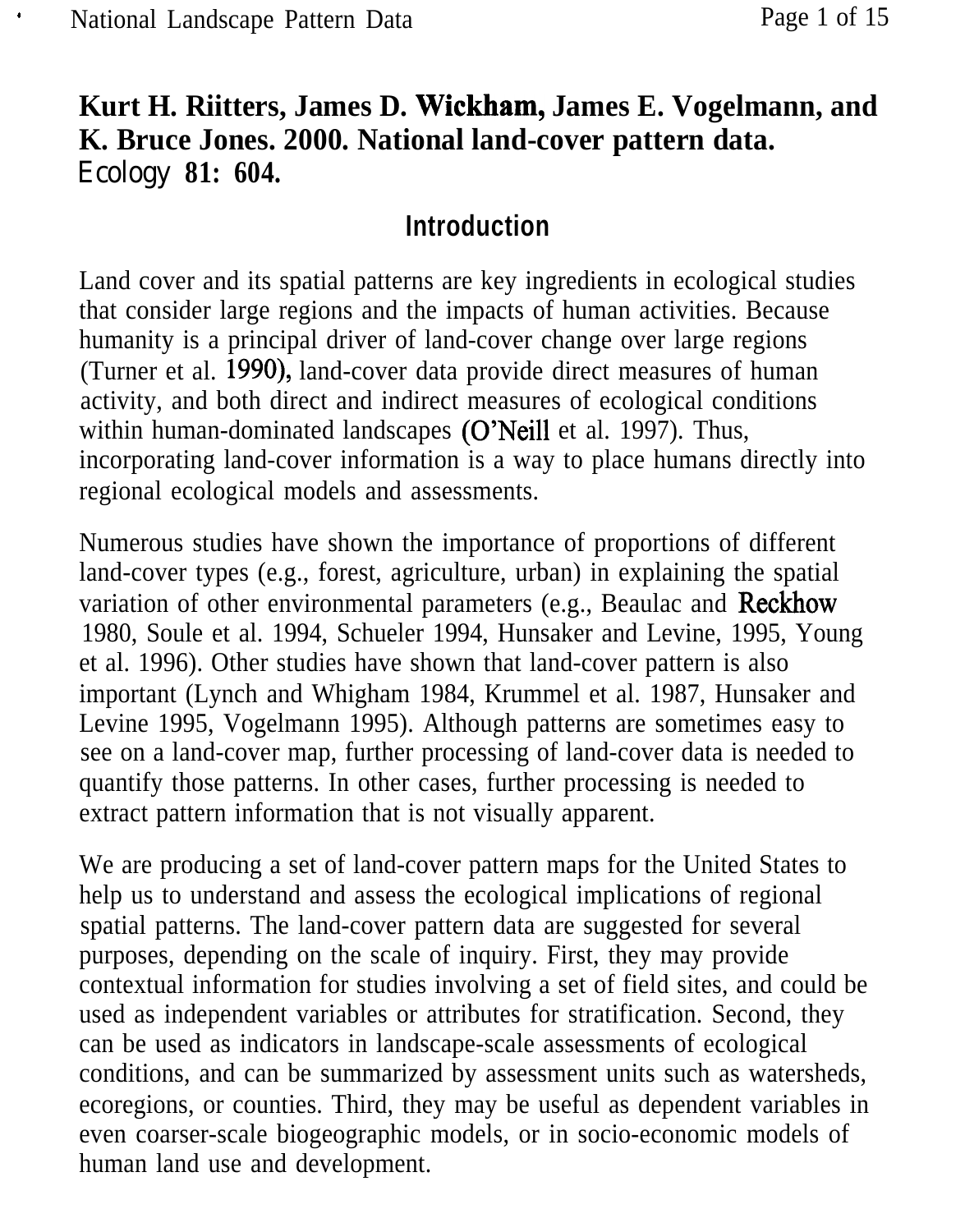The derived data will be most useful in studies that require consistent and comparable land-cover pattern measurements over large regions. In principle, anyone with access to image processing systems could produce these maps of pattern indices for a particular need. The rationale for distributing a national set of maps is that there may be community benefit in a consistent national set. If there are many users of the national land-cover pattern maps, then it will be easier to integrate the consequences of human activity on land-cover pattern change from a number of otherwise disparate investigations. In most cases, the maps of pattern indices will be used in conjunction with the original land-cover maps and other data.

## **Methods**

We use the land-cover maps from the Multi-Resolution Land Characteristics (MRLC) Consortium (Loveland and Shaw 1996). The MRLC Consortium is a federal initiative with a principal objective to collect and process Landsat Thematic Mapper (TM) data for the lower 48 states. As part of the MRLC Consortium activities, a land-cover data set is being developed for the conterminous United States at 30 m resolution. The primary source of data for this effort is 199 1- 1993 vintage TM data. Other sources of spatial data are being used, including elevation, population, soils, and available landcover information derived by other programs (e.g., National Wetlands Inventory data, State land-cover data sets). In general, leaf-on and leaf-off TM mosaics are classified by using a combination of unsupervised and supervised classification methods, and the ancillary data are then used to resolve conflicts and to refine the classification (Vogelmann et al. 1998a,b). Twenty-three land-cover ! types approximating the Level II thematic detail of Anderson et al. (1976) are labeled (Table 1).

Table 1. The MRLC land-cover types hat are the basis for the land-cover pattem indices described in this paper. Types are grouped by **major** category such as "water" and "developed." **Water**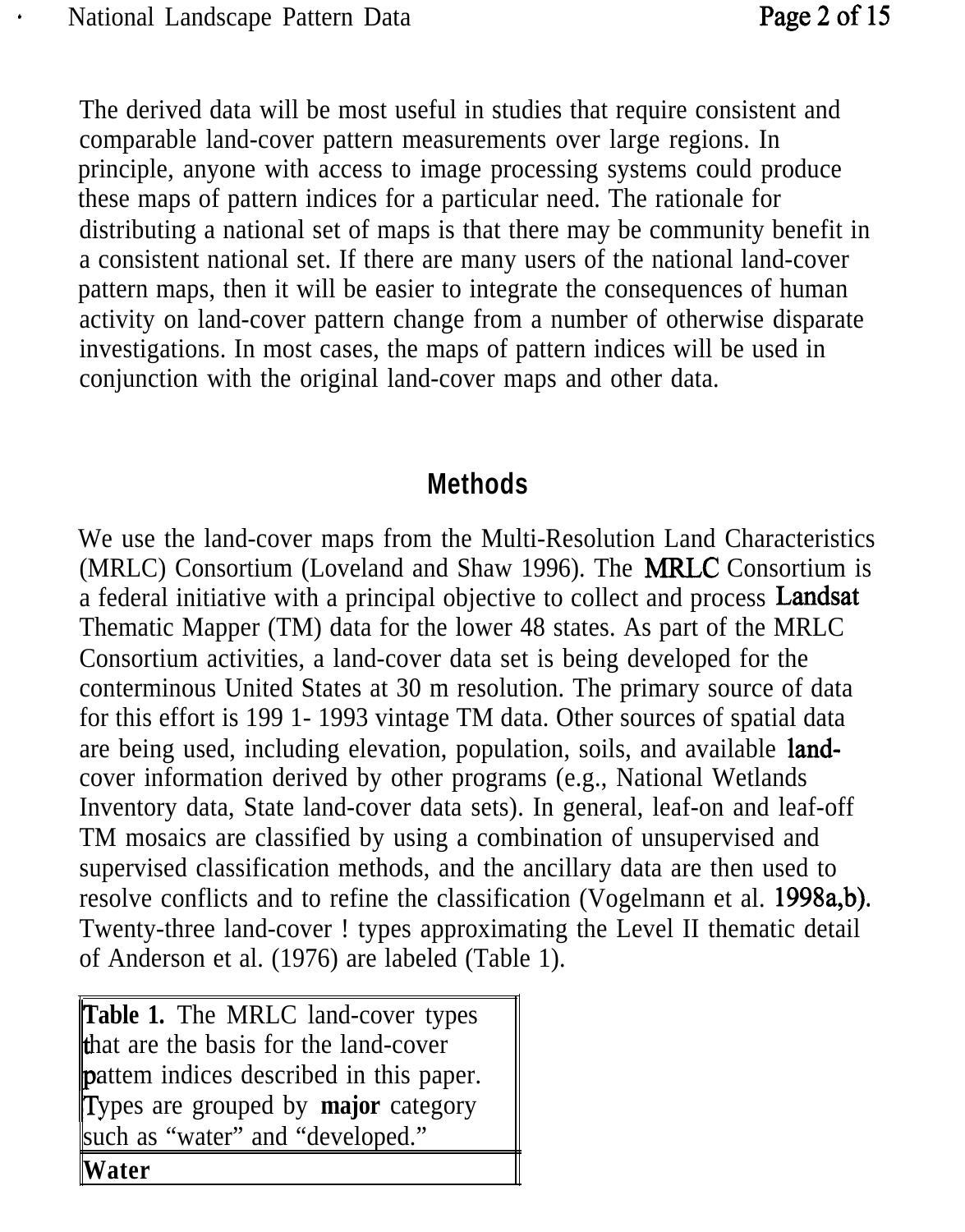| Open water                               |
|------------------------------------------|
| Perennial ice / snow                     |
| Developed                                |
| Low intensity residential                |
| High intensity residential               |
| High intensity commercial / industrial / |
| <b>transnortation</b>                    |
| <b>Barren</b>                            |
| Bare rock / sand / clay                  |
| Quarries / strip mines / gravel pits     |
| <b>Transitional</b>                      |
| Natural forested upland                  |
| Deciduous forest                         |
| Evergreen forest                         |
| Mixed forest                             |
| Natural shrubland                        |
| Deciduous shrubland                      |
| Mixed shrubland                          |
| Evergreen shrubland                      |
| Non-natural woody                        |
| Planted / cultivated                     |
| Herbaceous upland natural / semi-        |
| natural                                  |
| Grassland / herbaceous                   |
| Herbaceous planted / cultivated          |
| Pasture / hay                            |
| Row crops                                |
| Small grains                             |
| Bare soil                                |
| Urban / recreational grasses             |
| Wetlands                                 |
| Woody                                    |
| Emergent herbaceous                      |

 $\overline{\phantom{0}}$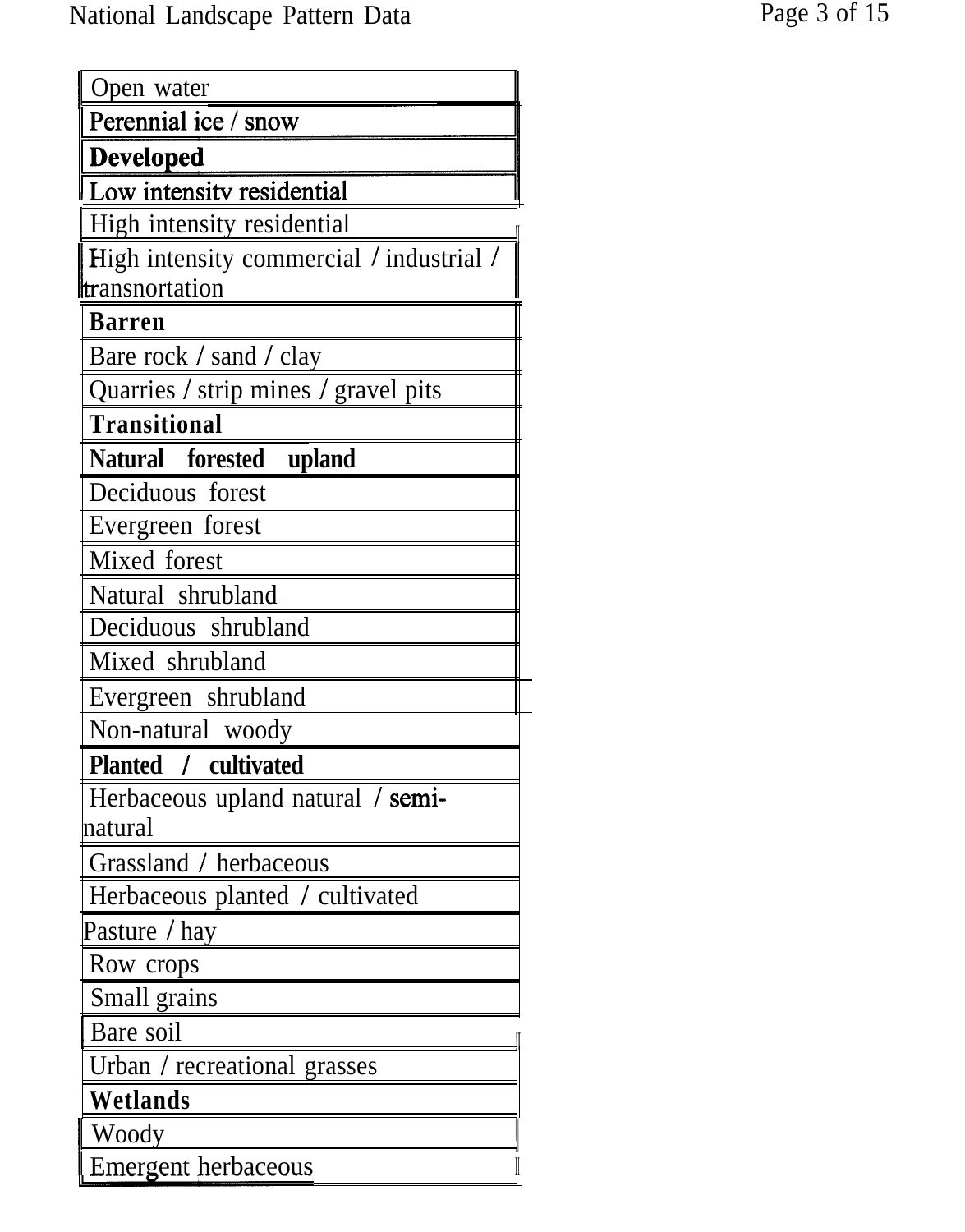We apply a series of spatial filters to the land-cover maps, to derive new maps of pattern indicators. A convolution filter (e.g., Pratt 1978, Schowengerdt 1983, Gonzalez and Woods 1992) places a "window" (support region, or kernel) on each pixel of land cover, calculates the pattern index within the window, and puts the result on a new map at the same location. Thus, the value of a pixel in one of the new maps represents an index of land-cover pattern for the surrounding window in the original land-cover map. Six pattern indices are mapped: forest connectivity, forest area density, land-cover connectivity, land-cover diversity, the U-index (O'Neill et al. 1988), and landscape pattern types (Wickham and Norton 1994).

The pattern indices are calculated from the frequencies of land-cover types, and from the tendencies of a given land-cover type to be spatially autocorrelated (i.e., to appear in clumps as opposed to isolated pixels). Consider a window placed somewhere on a land-cover map. Let t be the number of land-cover types, after any aggregation of land-cover types that is particular to a given pattern index. Let  $P_i$  ( $i = 1$  to t) be the proportion of

non-missing pixels in the window of the  $z<sup>th</sup>$  type. The  $P_i$  values are used in four of the six indices as follows.

*Forest area density*, an index of forest amount, is the proportion of forest in the window, as determined from a map with all forest types aggregated into one. The index is continuous over  $[0,1]$ , and is available for three window sizes (9 x 9 pixels, 27 x 27 pixels, and 8 1 x 8 1 pixels; roughly equivalent to 7, 66, and 590 ha). The *U-index* (after O'Neill et al. 1988) is the proportion of agriculture plus developed land-cover types in the window, and it measures general land use pressure by humans. This index is also continuous over [O,l], and is available for a window size of 66 ha.

*Landscape pattern types* (LPT's; after Wickham and Norton 1994) provide geographic strata for identifying differences in landscape characteristics (e.g., forest patch size, amount of edge). They are motivated by the prevailing tendency for land cover to be spatially autocorrelated. The LPT's are evaluated within 590-ha windows, and 19 categorical values are identified based on the local proportions of aggregated forest, developed,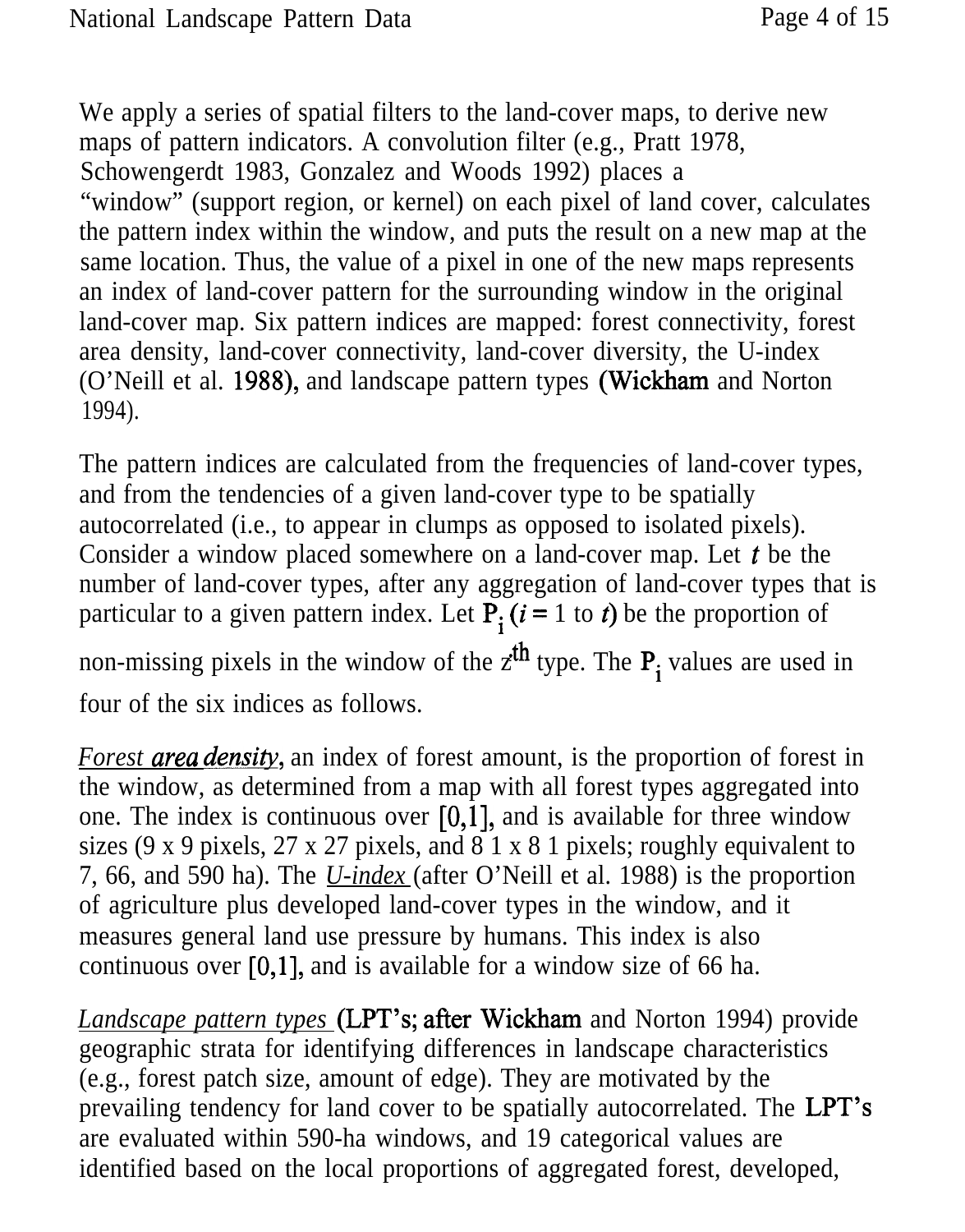and agriculture land-cover types. The proportions are compared to each other, and to the critical values of 0.1 and 0.6, to yield categories indicating general land use themes. Landscapes dominated by one land cover appear to be qualitatively different from landscapes with a more even distribution of land-cover types (Wickham and Norton 1994). As a practical matter, where  $P_i > 0.6$  the *i*<sup>th</sup> land-cover type appears as the "background" upon which other land-cover types are superimposed. Igno! ring relatively minor amounts (i.e.,  $P_i < 0.1$ ) of the *i*<sup>th</sup> land-cover type helps to clarify regional patterns.

*Land-cover diversity* is analogous to Simpson's (1949) index; land-cover type proportions here replace the species proportions in the original equation,  $1 - \Sigma_i P_i^2$ . The index is continuous over [0,1] for 66-ha windows and higher values are taken to indicate greater diversity. While no single diversity measure can be definitive (e.g., Hurlbert 1971), at least one must be selected if we are to make a measurement of land-cover diversity. Simpson's index is easy to visualize and its properties are understood by many ecologists (e.g., Magurran 1988). Compared to most other diversity indices, Simpson's index is relatively more sensitive to changes in abundant land-cover types and less sensitive to changes in rare types (and thus, to classification errors in the land-cover maps).

The other two indices are texture measures derived from an attribute adjacency table (e.g., Musick and Grover 1991), in which  $F_{ii}$  (i,j = 1 to t) is the frequency of adjacent pixel pairs with land-cover types  $\{i, j\}$ . When forming the attribute adjacency table, adjacency is evaluated in the four cardinal directions, each edge is counted once, the order of pixels in pairs is not preserved, and pairs involving a missing pixel are not included (Riitters et al. 1996b). Define  $G_i = \sum_j F_{ij}$  and  $W_i = F_{ii} / \sum_{i,j} F_{ij}$  for the *i*<sup>th</sup> land-cover type.

*Forest connectivitv* was measured by the conditional probability that two adjacent pixels in a given window are forest, given that the first is forest. The index is calculated as  $F_{ii}/G_i$  where *i* refers to all forest types aggregated into one. It is continuous over **[0,** I], and is derived for three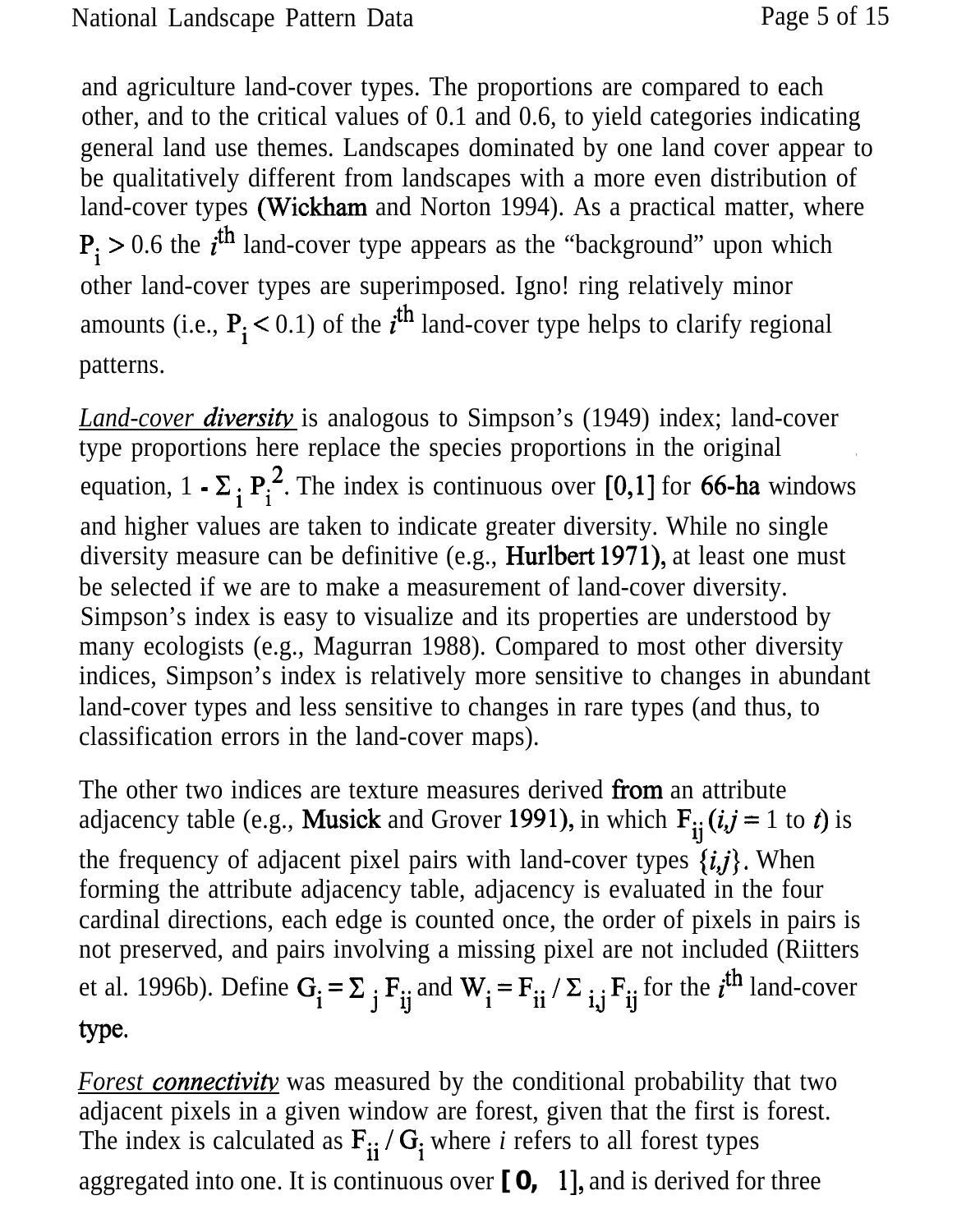window sizes (7, 66, 590 ha). The index is of interest because of concern regarding forest "fragmentation," which can be estimated as one minus the connectivity index.

*Land-cover connectivity* (Wickham and Riitters 1995) was measured as  $\Sigma_i$ W<sub>i</sub>, i.e., as the overall probability that adjacent pixels had the same landcover type. The index is continuous over  $[0,1]$  and is available for a 66-ha window size. It is similar to contagion (O'Neill et al. 1988, Li and Reynolds 1993), which measures the overall tendency for land cover to appear in nonrandom pairings. Larger connectivity values indicate relatively less overall fragmentation in the window.

For computer storage, the continuous indices (all except landscape pattern types) are converted to discrete values in the range [ 1,255], with zero reserved for missing values. All pixels labeled as water or missing in the land-cover map are labeled as missing in the derived maps. In addition, some other land-cover types are labeled as missing for some indices, and these locations will have missing values for those cases. For example, the "barren, transitional" land-cover type could represent either forest or agriculture when calculating the LPT index and was treated as a missing value.

The maps are distributed in a generic binary format that is suitable for use with most image processing and geographic information systems. The map projection is Albers conical equal area, with the same geographic references as the land-cover maps. The documentation complies with the Federal Geospatial Data Committee (FGDC) standard and provides additional procedural information.

# **Results**

Fig. 1 illustrates some of the pattern indices in the Boston, Massachusetts metropolitan area. The land-cover legend has been condensed to seven categories for this illustration (Fig. la). The area is approximately 60 km on each side and contains approximately  $4x10^6$  pixels. Urban and forested land-cover types dominate the area, and a general land-use pattern of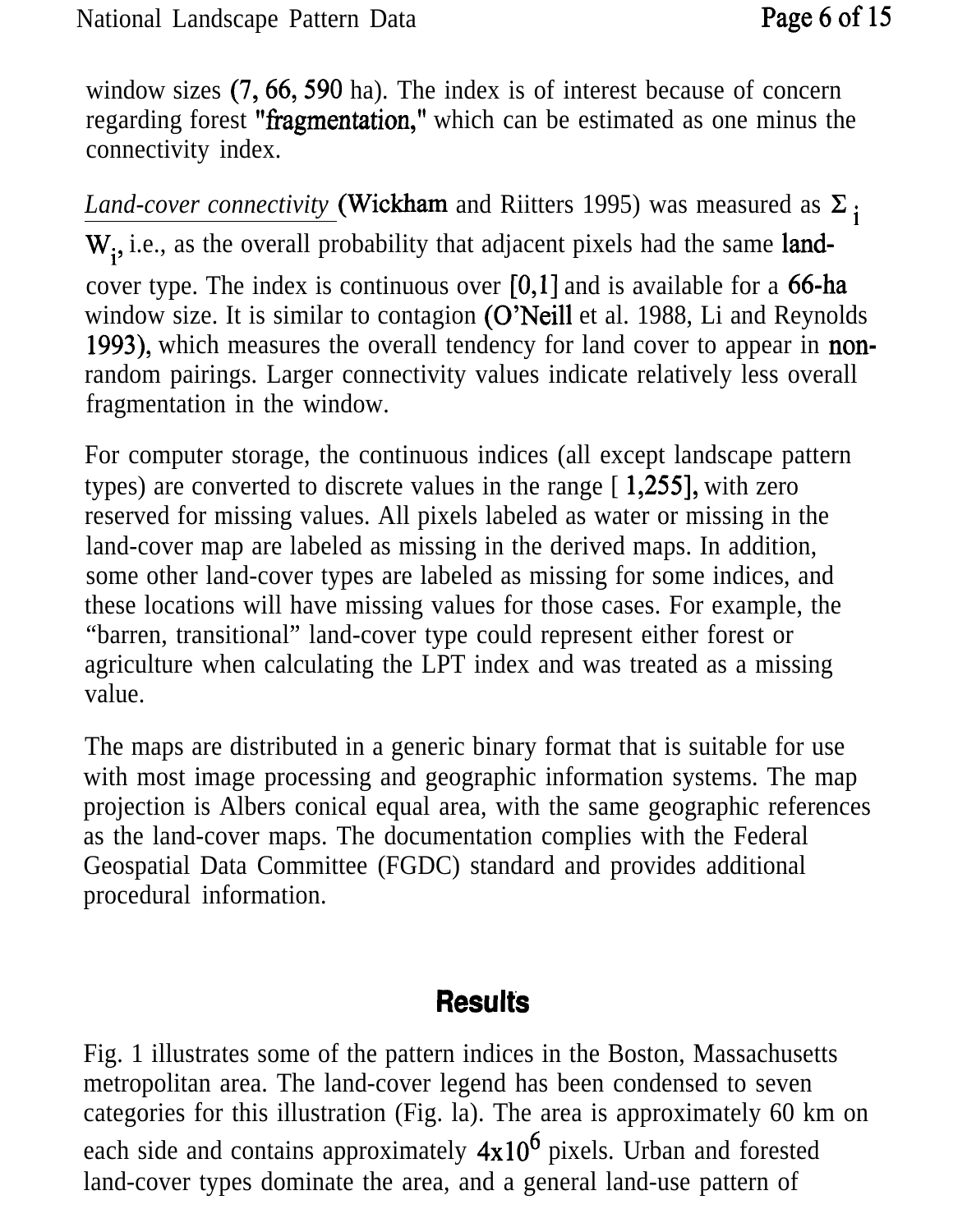development along transportation corridors is visible.



because there is little agriculture. The most striking feature of this map is the apparent gradient from concentrations of urban land use to concentrations of forestland use. Along the gradient, the LPT map identifies regions of decreasing urban land use, with forest appearing within an urban background near centers of development, and urban appearing within a forest background nearer to the large forest tracts. The banded feature labeled 'developed-forest' indicates ecotones or regions of transition from mostly urban to mostly forest land-cover types.

The smaller area in the box in the upper-right part of Fig. la illustrates some other land-cover patterns. This sub-region is approximately 20 km by 30 km and contains approximately 7x  $10^5$  pixels. In Fig. lc, the forest area density index at three window sizes is represented by the intensities of red (largest window), green, and blue (smallest window) used to render each pixel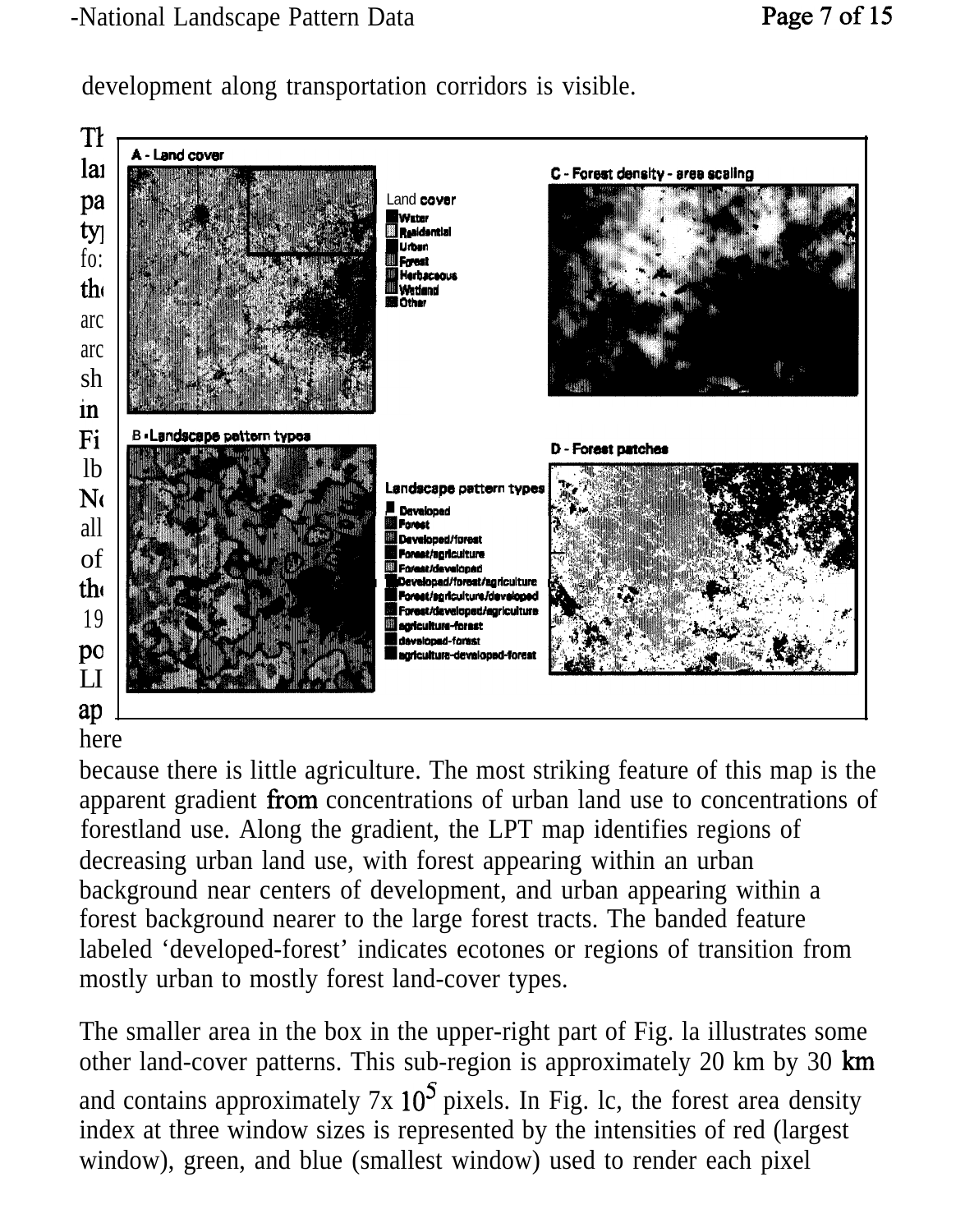(Milne 1992). The resulting colors indicate where the index value changes with'scale (i.e., window size), and what the change is.

For example, consider a non-forested area within a large tract of forest. This area will appear red because the smaller windows (green or blue) contribute no colors, that is, the window must be very large to include forest. If the non-forested area is made somewhat smaller, then it will now appear yellow because the medium-size window (green) also contributes color, and red and green make yellow. White indicates areas that are completely forested, and black indicates areas lacking forest for the three window sizes. Shades of gray indicate areas with the same index value over the three window sizes; areas that are not gray are regions where forest area density is scaledependent.

A forest patch map, which is not in our database but is routinely produced by a geographic information system, is shown for comparison in Fig. Id. Random colors were used to render individual patches for the sub-region. There, the forest patch map has two large patches that are separated by a transportation corridor, and a very large number of smaller patches. Without more information, every pixel in a patch is essentially identical to every other pixel in that patch. But consider the large but highly-fragmented red patch from the point of view of a species that requires forest edge habitat; some parts of this large patch may provide much more edge habitat than other parts. By combining the data from Fig. lc and Fig. Id, the amount and location of edges can further characterize forest patches.

Fig. 2 illustrates the relationship between land cover and the forest connectivity index (in 7-ha windows) for three different locations in the Southeastern United States. Each map covers

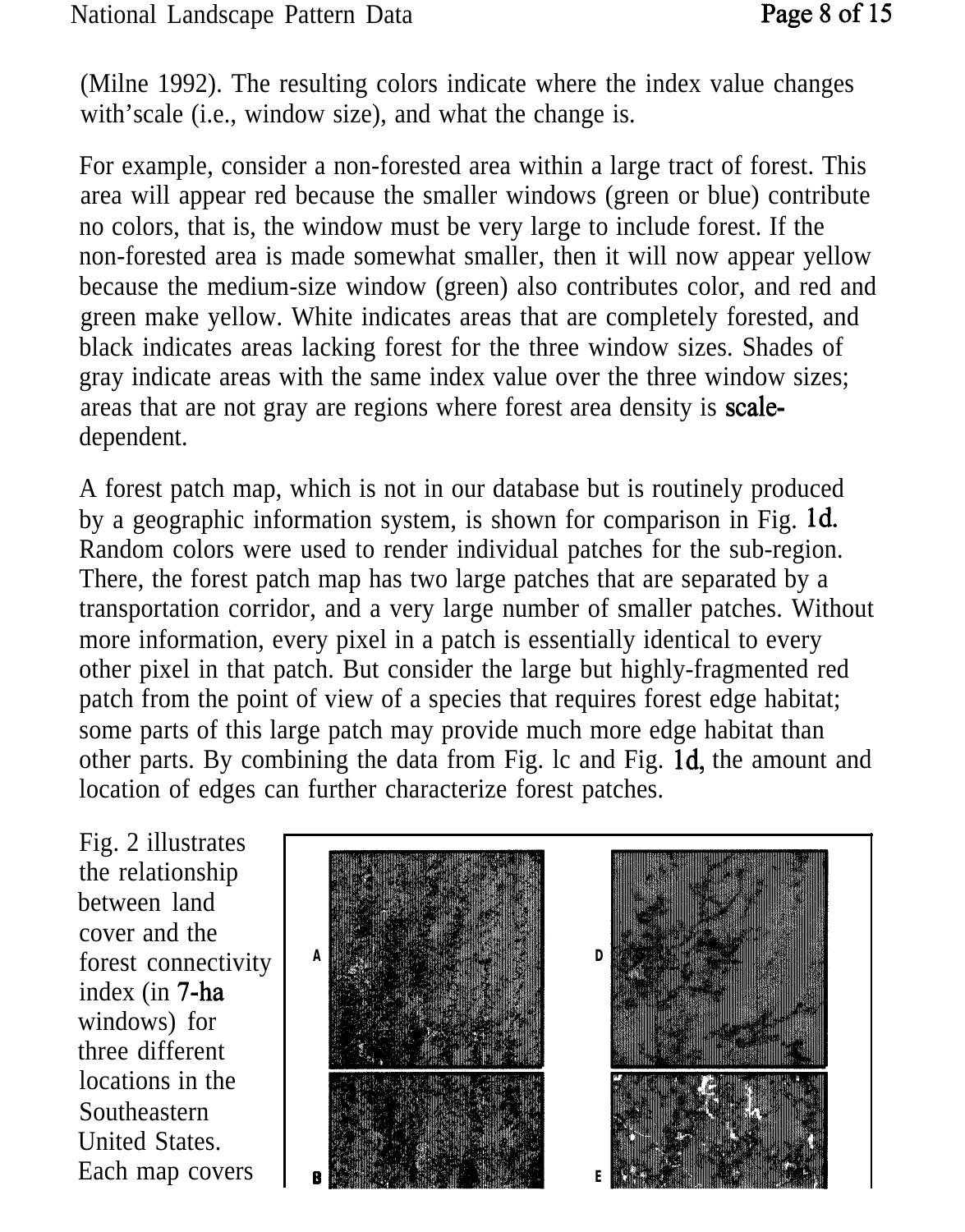#### National Landscape Pattern Data

15  $km^2$  and contains 2.5 x  $10^5$ pixels. Forest land cover dominates the Appalachian location (Fig. 2a, north of Asheville, **F** North Carolina) but is less abundant in the Piedmont (Fig. 2b, west of Laurens, South Carolina) and Coastal Plain



(Fig. 2c, east of Cordele, Georgia) locations. In the Appalachian location, anthropogenic land-cover types along rivers dissect upland forests. The opposite pattern occurs in the Coastal Plain location where most of the forest land cover (including forested wetlands) is adjacent to rivers.

The corresponding maps of the forest connectivity index in 7-ha windows are shown in Fig. 2d (Appalachian), Fig. 2e (Piedmont), and Fig. 2f (Coastal Plain). The index ranges from low connectivity and high fragmentation (yellow) to high connectivity and low fragmentation (cyan). White represents windows for which there was no forest and hence no information about forest connectivity, or for which the land cover at the center of the window was water. These examples show that the same index value can be obtained in remarkably different landscapes if the local (i.e., withinwindow) patterns are similar.

The National Land-cover Pattern Data are available online for individual States at http://for3019pc2.cfr.ncsu.edu/index.html. Please note that the maps are quite large and require decompression and import into a GIS or image processing system for viewing.

# **Discussion**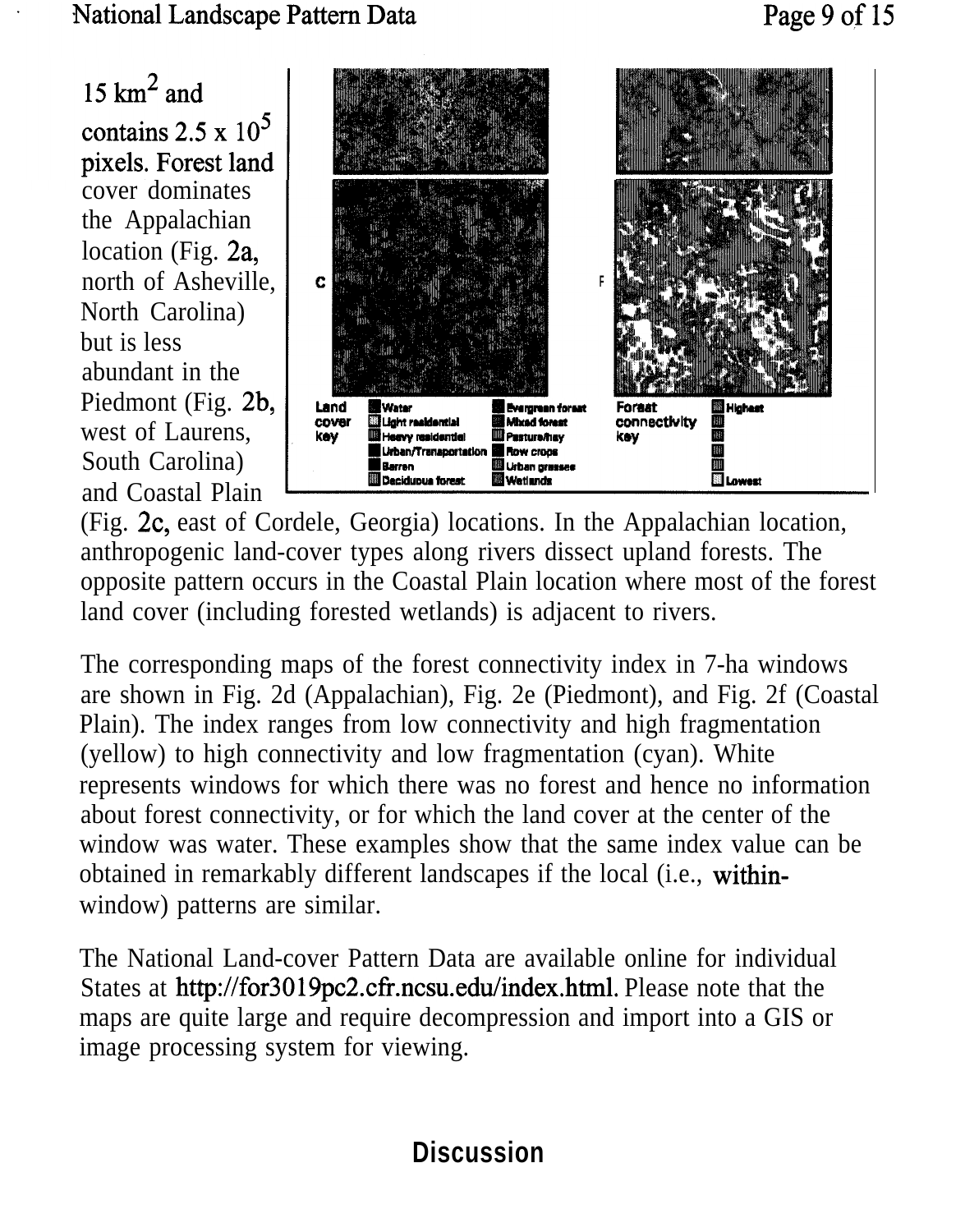Despite the advent of Landsat imagery more than 25 years ago, there has not been a national effort to consistently map land cover across the United States. In the past, land-cover maps have been acquired to meet local objectives across a wide array of remote platforms. The MRLC Consortium has facilitated the development of a nationally consistent land-cover data set for conducting ecological assessments and for exploring links between ecological pattern and process at regional scales. Regional MRLC landcover data and the derived pattern maps are currently available for the eastern half of the United States, and completion is expected by the end of 2000. The existence of consistent land-cover maps now makes it possible to derive consistent land-cover pattern maps in a way that was not previously possible (Mladenhoff et al. 1997).

Pattern maps are useful because they quantify biologically relevant information that is not necessarily evident from a land-cover map. Yet much remains to be learned about how to measure pattern in meaningful ways. It is important to test a central hypothesis of landscape ecology, that ecological patterns and processes are linked (e.g., Forman and Godron 1986, Turner 1989, Levin 1992). The pattern data provided here may encourage more such tests and in this way, the pattern information may become more reliable for characterizing ecological conditions over large regions.

Spatial scale is also important, not only because different ecological patterns emerge at different scales of investigation (Wiens 1989), but also because all measures of pattern are more or less sensitive to it, sometimes by design (Gustafson 1998). Any measurement necessarily fixes the scale, and inferences to other scales are tenuous without some justification (Allen et al. 1987).

Our choices of indices and scales are based on our experiences with similar land-cover maps in the context of a national monitoring program (EPA 1993, Riitters et al. 1995, 1996a,b, 1997, Jones et al. 1996, 1997, O'Neill et al. 1996, 1997, Cain et al. 1997, Wickham et al. 1997). We expect that the pattern data presented here will be useful for testing hypotheses related to water quality and wildlife habitat at regional scales. Our protocols are a starting point and do not exhaust the pattern information that could be obtained from the MRLC maps; Turner and Gardner (199 1) and Gustafson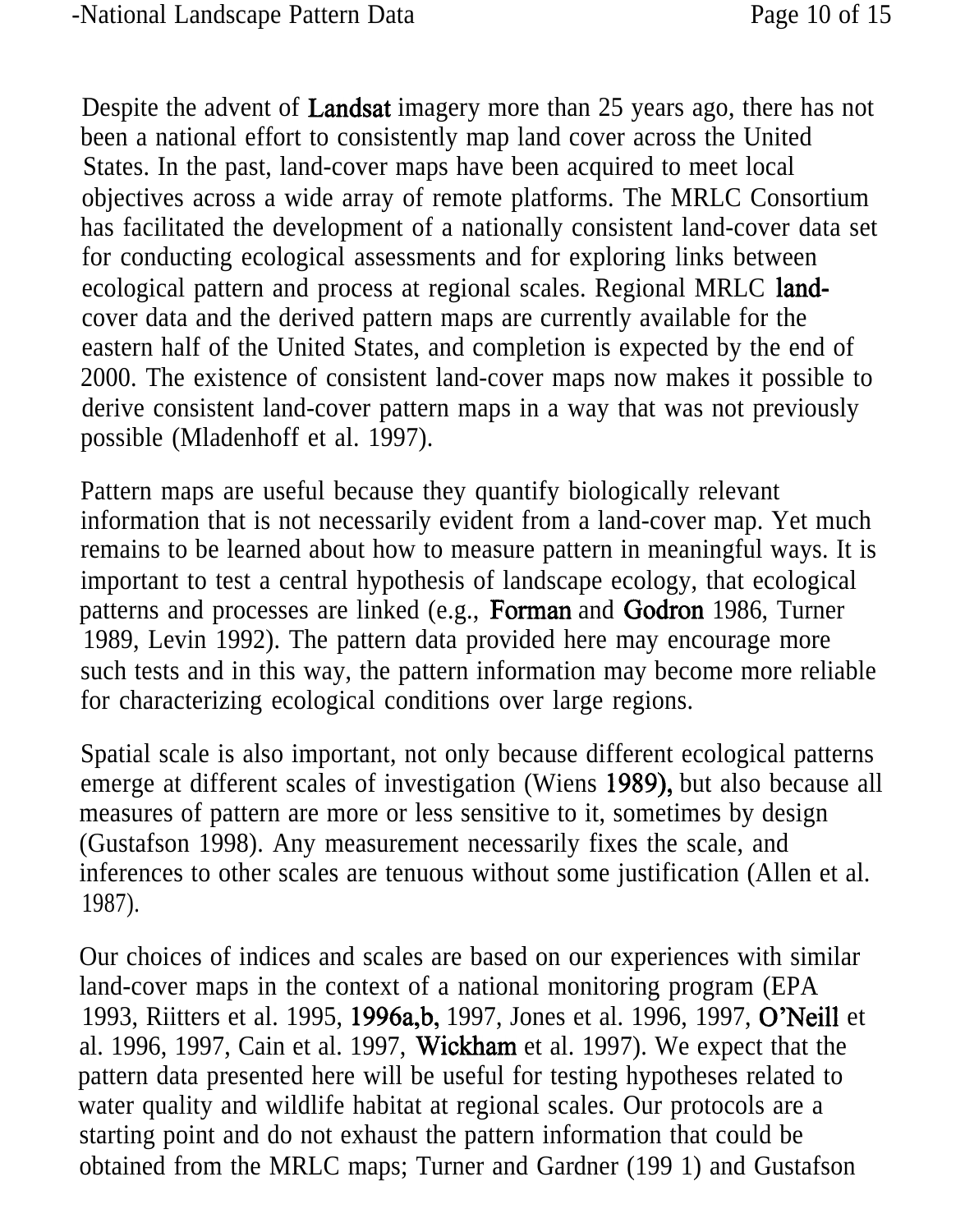(1998) describe other possibilities. Our future contributions will depend in part on lessons learned from this initial distribution.

# **Acknowledgements**

The U.S. Environmental Protection Agency, through an Interagency Agreement with the U.S. Geological Survey, Biological Resources Division, provided funding for this research. The pattern data described in this paper are in the public domain and are offered without warranty to the scientific community by this contribution to the digital Ecological Archives that are maintained by the Ecological Society of America. The EROS Data Center provided the land-cover maps used in this analysis. We thank Frank van Manen, Joe Clark, and two anonymous referees for their contributions.

## **Literature Cited**

Allen, T. F. H., R. V. O'Neill, and T. W. Hoekstra. 1987. Interlevel relations in ecological research and management: some working principles from hierarchy theory. Journal of Applied Systems Analysis 14:63-79.

Anderson, J. F., E. E. Hardy, J. T. Roach, and R. E. Witmer. 1976. A Land Use and Land Cover Classification System for Use with Remote Sensor Data. U.S. Geological Survey Professional Paper 964, Reston, VA.

Beaulac, M.N. and Reckhow, K.H. 1980. An examination of land use nutrient export relationships. Water Resources Bulletin 6: 10 13- 1024.

Cain, D. H., K. Riitters, and K. Orvis. 1997. A multi-scale analysis of landscape statistics. Landscape Ecology 12: 199-2 12.

EPA (Environmental Protection Agency). 1993. Landscape monitoring and assessment research plan  $-$  1994. EPA/620/R-94/009, Office of Research and Development, U.S. Environmental Protection Agency, Washington, DC.

Forman, R. T. T., and M. Godron. 1986. Landscape Ecology. John Wiley and Sons.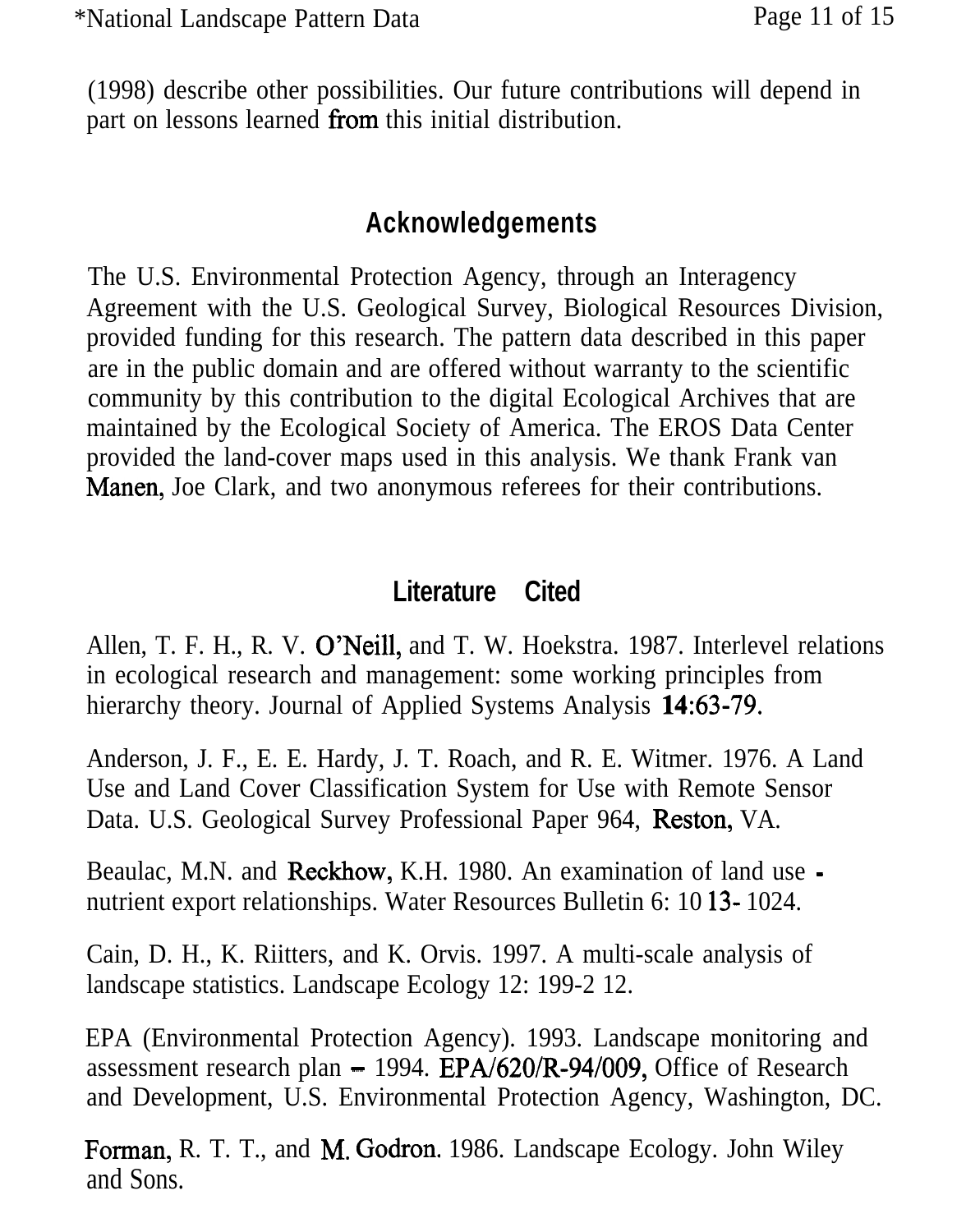Gonzalez, R. C., and R. E. Woods. 1992. Digital Image Processing. Addison-Wesley.

Gustafson, E. J. 1998. Quantifying landscape spatial pattern: what is the state of the art? Ecosystems 1: 143- 156.

Hunsaker, C. T., and D. A. Levine. 1995. Hierarchical approaches to the study of water quality in rivers. Bioscience 3: 193-203.

Hurlbert, S. H. 197 1. The non-concept of species diversity: a critique and alternative parameters. Ecology 52:577-586.

Jones, B., J. Walker, K. H. Riitters, J. D. Wickham, and C. Nicoll. 1996. Indicators of landscape integrity. Pages 155- 168 *in* J. Walker and D. J. Reuter, editors. 1996. -Indicators of Catchment Health: A Technical Perspective. CSIRO Publishing, Collingwood, Victoria, Australia.

Jones, K. B., IS. H. Riitters, J. D. Wickham, R. D. Tankersley, R. V. O'Neill, D. J. Chaloud, E. R. Smith, and A. C. Neale. 1997. An Ecological Assessment of the U.S. mid-Atlantic Region: A Landscape Atlas. EPA/600/R-97/130, Office of Research and Development, U.S. Environmental Protection Agency, Washington, DC.

Krummel, J. R., R. H. Gardner, G. Sugihara, R. V. O'Neill, and P. R. Coleman. 1987. Landscape patterns in a disturbed environment. Oikos 48132 l-324.

Levin, S. A. 1992. The problem of pattern and scale in ecology. Ecology 73: 1943-1967.

Li, H., and J. F. Reynolds. 1993. A new contagion index to quantify patterns of landscapes. Landscape Ecology 8: 155- 162.

Loveland, T. R. and D. M. Shaw. 1996. Multiresolution land characterization: building collaborative partnerships. Pages 83-89 *in* J. M. Scott, T. Tear, and F. Davis, editors. 1996. Gap Analysis: A Landscape Approach to Biodiversity Planning. Proceedings of the ASPRS/GAP Symposium, Charlotte, NC, National Biological Survey, Moscow, Idaho.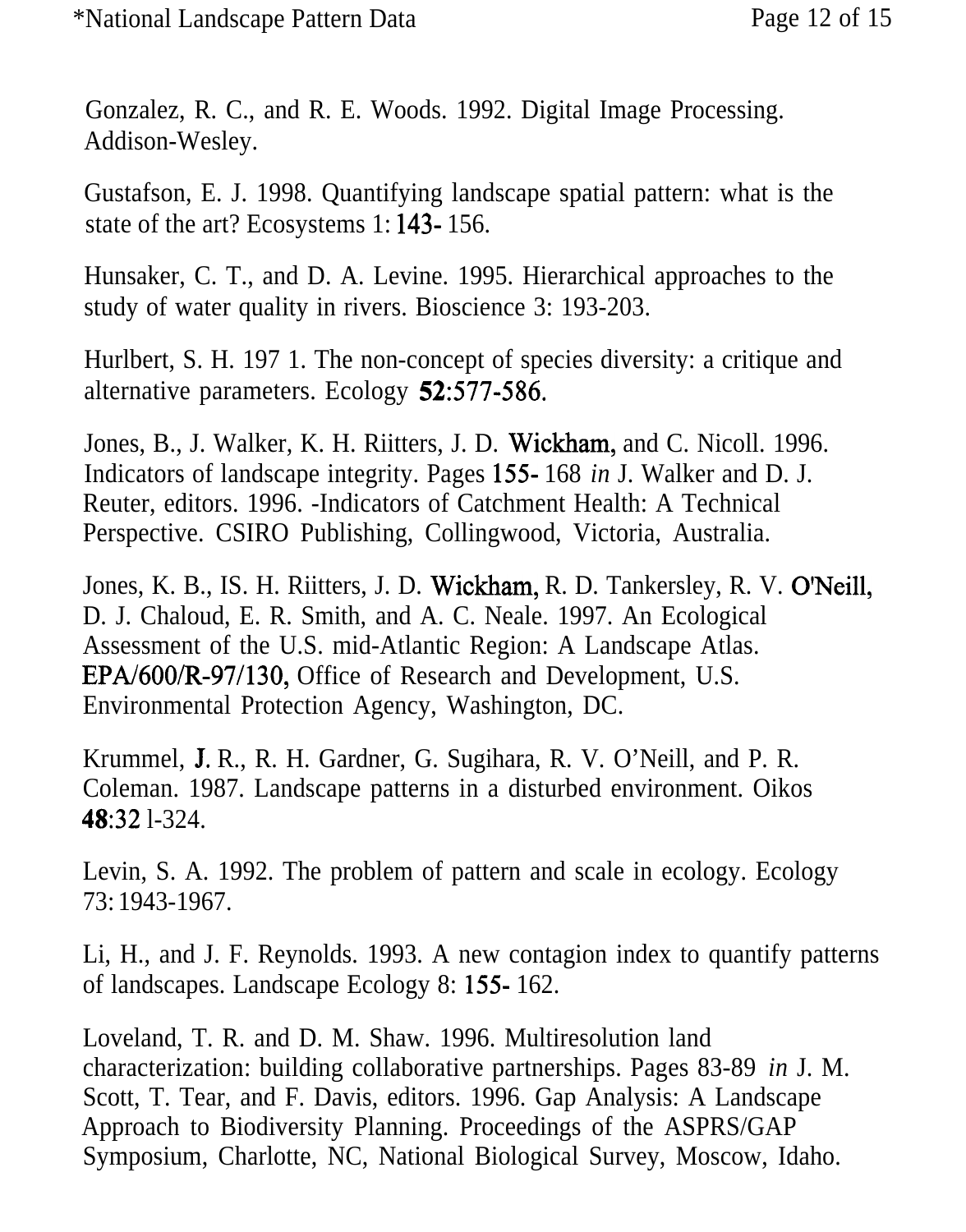Lynch, J. F., and D. F. Whigham. 1984. Effects of forest fragmentation on breeding bird communities in Maryland, USA. Biological Conservation 281287-324.

Magurran, A. E. 1988. Ecological Diversity and its Measurement. Princeton University Press.

Milne, B. T. 1992. Spatial aggregation and neutral models in fractal landscapes. American Naturalist 139:32-57.

Mladenoff, D. J., G. J. Niemi, and M. A. White. 1997. Effects of changing landscape pattern and U.S.G.S. land cover data variability on ecoregion discrimination across a forest-agriculture gradient. Landscape Ecology 12:379-396.

Musick, H. B., and H. D. Grover. 1991. Image textural measures as indices of landscape pattern. Pages 77- 103 *in* M. G. Turner and R. H. Gardner, editors. 199 1. Quantitative Methods in Landscape Ecology. Springer-Verlag.

O'Neill, R. V., J. R. Krummel, R. H. Gardner, G. Sugihara, B. Jackson, D. L. DeAngelis, B. T. Milne, M. G. Turner, B. Zygmunt, S. Christensen, V. H. Dale, and R. L. Graham. 1988. Indices of landscape pattern. Landscape Ecology 1: 153-162.

O'Neill, R. V., C. T. Hunsaker, S. P. Timmins, B. L. Jackson, K. B. Jones, K. H. Riitters, and J. D. Wickham. 1996. Scale problems in reporting landscape pattern at the regional scale. Landscape Ecology 11: 169- 180.

O'Neill, R. V., C. T. Hunsaker, K. B. Jones, K. H. Riitters, J. D. Wickham, P. M. Schwartz, I. A. Goodman, B. L. Jackson, and W. S. Baillargeon. 1997. Monitoring environmental quality at the landscape scale. Bioscience 47:5 13-5 19.

Pratt, W. K. 1978. Digital Image Processing. John Wiley and Sons.

Riitters, K. H., R. V. O'Neill, C. T. Hunsaker, J. D. Wickham, D. H. Yankee, S. P. Timmins, K. B. Jones, and B. L. Jackson. 1995. A factor analysis of landscape pattern and structure metrics. Landscape Ecology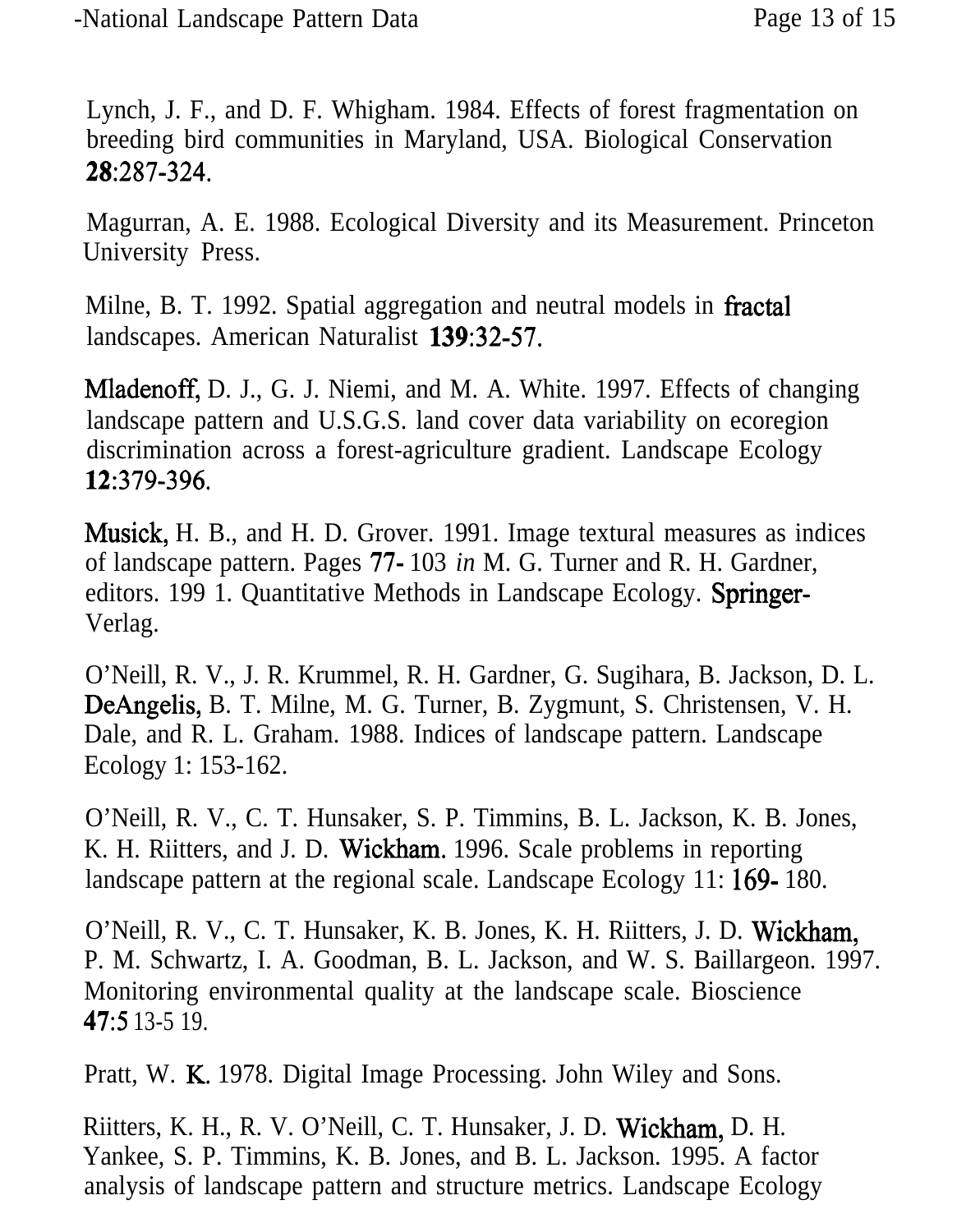### **10:23-39.**

Riitters, K. H., J. D. Wickham, and K. B. Jones. 1996a. A Landscape Atlas of the Chesapeake Bay. Tennessee Valley Authority, Norris, TN. 29 pp.

Riitters, K. H., R. V. O'Neill, J. D. Wickham, and K. B. Jones. 1996b. A note on contagion indices for landscape analysis. Landscape Ecology **11:** 197-202.

Riitters, K. H., R. V. O'Neill, and K. B. Jones. 1997. Assessing habitat suitability at multiple scales: a landscape-level approach. Biological Conservation **81:** 19 l-202.

Schowengerdt, R. A. 1983. Techniques for Image Processing and Classification in Remote Sensing. Academic Press.

Schueler, T. 1994. The importance of imperviousness. Watershed Protection Techniques 3: 1 OO- 111.

Simpson, E. H. 1949. Measurement of diversity. Nature 163:688.

Soulé, M. E., A. C. Alberts, and D. T. Bolger. 1994. The effects of habitat fragmentation on chapparal plants and vertebrates. Oikos 63:39-47.

Turner II, B. L., W. C. Clark, R. W. Kates, J. F. Richards, J. T. Mathews, and W. B. Meyer. 1990. The Earth as Transformed By Human Action. Cambridge University Press.

Turner, M. G. 1989. Landscape ecology: the effect of pattern on process. Annual Review of Ecology and Systematics 20: 17 l- 197.

Turner, M. G., and R. H. Gardner, editors. 199 1. Quantitative Methods in Landscape Ecology. Springer-Verlag.

Vogelmann, J. E. 1995. Assessment of forest fragmentation in southern New England using remote sensing and geographic information system technology. Consveration Biology 9:439-449.

Vogelmann, J. E., T. Sohl, P. V. Campbell, and D. M. Shaw. 1998a. Regional land cover characterization using Landsat Thematic Mapper data